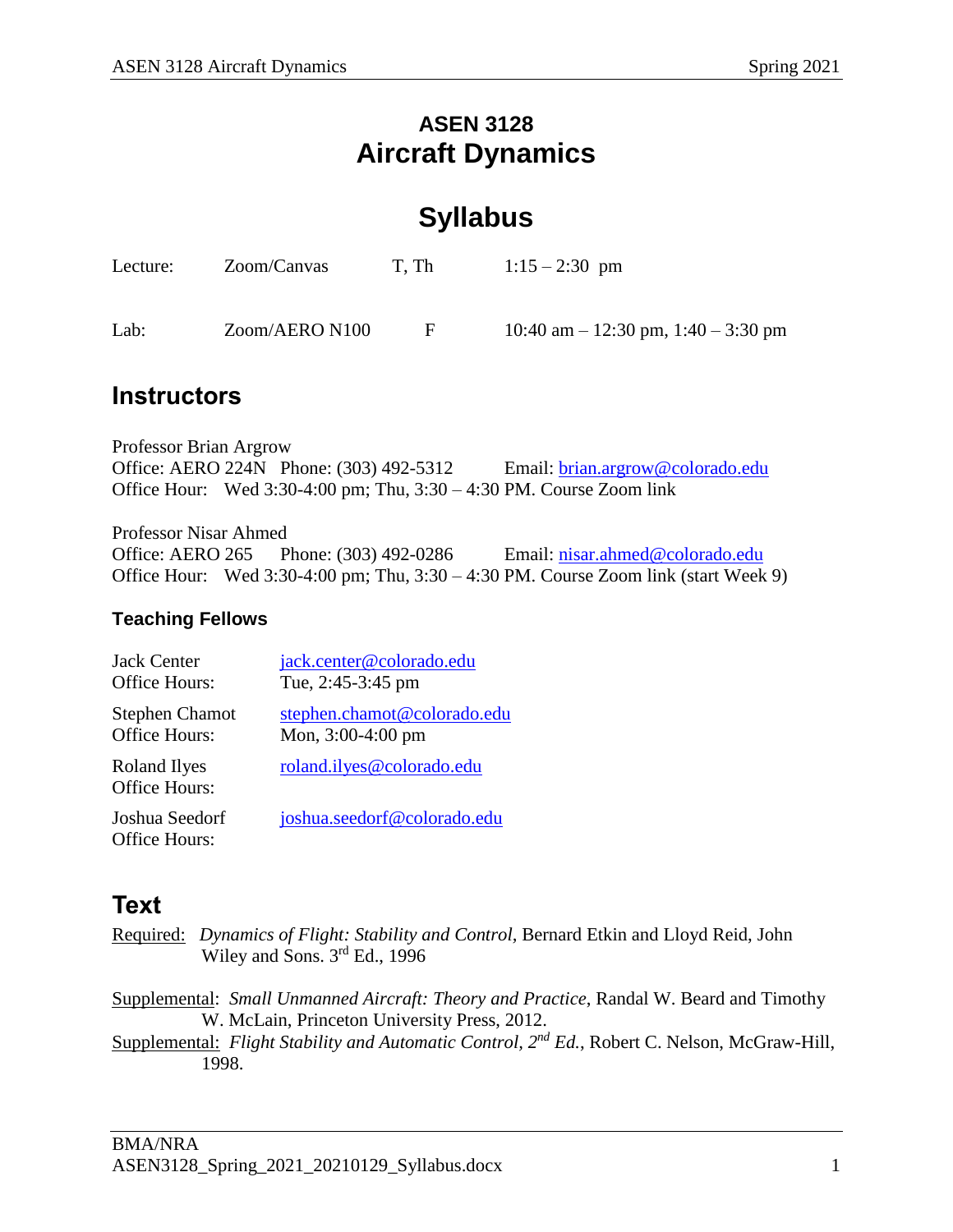### **Prerequisites**

ASEN 2002, 2003, 2004, and APPM 2360 (min grade C).

### **Overview**

This course covers the key ideas that enable an understanding of how aircraft work and tools for quantitative analysis and design methods to achieve specified dynamical behavior. Because aircraft exist in many different forms, and new designs continue to be developed, the focus is on the common principles that underlie atmospheric flight, so that a solid basis can be formed for future work in most any direction. Concrete treatment of these ideas, tools, and methods is provided through working problems in assigned groups, consisting of analysis, simulation, and design problems, including development of MATLAB simulation models for two very different vehicles: a quad-copter and a conventional airplane.

In their full expression, aircraft dynamics possess astounding complexity, and it is a tribute to the ideas developed by aviation's pioneers that a relatively simple understanding can often be obtained, leading to clear insights and design principles. While these concepts are not inherently difficult, they do lie outside most common experience, and they depend on new nomenclature and strange notation that can seem overwhelming at first. It is only through diligent and careful use of this new language that the underlying simplicity can be grasped and conveyed on exams; mastery of the language of aircraft dynamics is perhaps the most important predictor for success in the course.

The course has been designed to develop a conceptual grasp of the key ideas below, and to demonstrate proficiency in using these concepts to solve problems, construct and validate simulations, and to explain behaviors and results obtained. In particular, engineering reasoning skills using these concepts are stressed in assignment solutions and examinations. The key learning objectives are:

### **Vector mechanics**

- Vector representation in coordinate frames
- Change of coordinate frame representation (coordinate rotation)
- Relative motion, frame derivatives
- Change of derivative frame: velocity rule

#### **How aircraft dynamics models are created and what the terms mean**

- 3D rigid body translational model
	- o Kinematics
	- o Dynamics, external forces
	- o Effects of wind
- 3D rigid body rotational model
	- o Kinematics, Euler angle attitude representation
	- o Dynamics, Euler moment equations, external moments
- External forces and moments
	- o Aerodynamic effects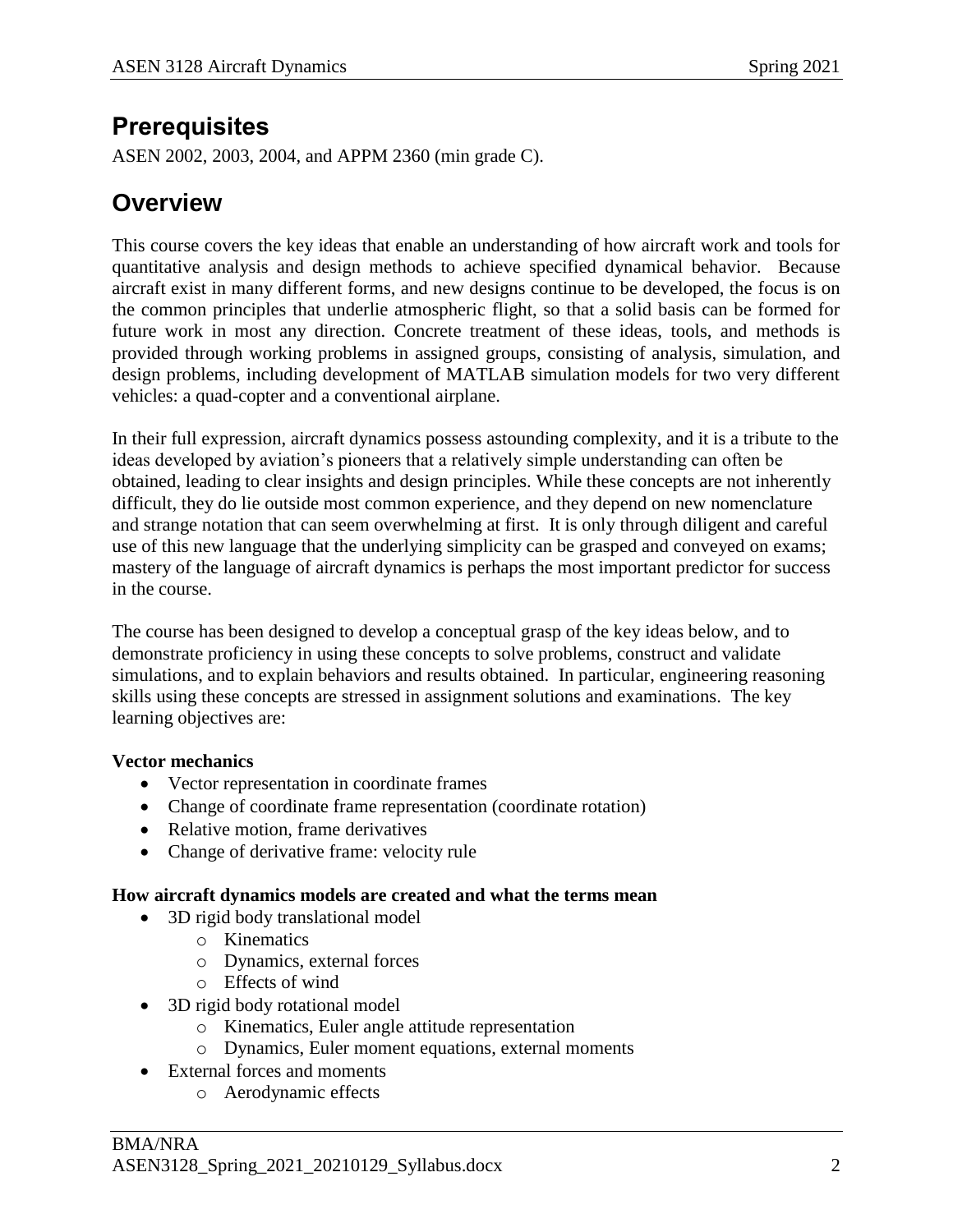- o Control effects
- o Steady flight conditions, trim states

#### **How aircraft dynamics models are simulated**

- State space models
- Matlab integration
- Good naming and commenting habits

#### **How dynamical behavior is understood and specified**

- Linearization
- Decoupling
- Stability derivatives
- Modal solutions
- Stability characterizations
- Modal specifications

#### **How feedback control is designed to meet behavioral objectives**

- Sensor selection, control structure
- Effects on mode eigenvalues

### **Teaching Modalities**

**Lecture** – Lectures will be remote and online throughout the semester, with no option for inperson lectures. Lectures will be delivered live over Zoom. They will be recorded and uploaded to the course Canvas page. Lectures will be recorded in two formats – Zoom recordings will be posted in short blocks (e.g. 4 separate files per lecture) and the CU Course Capture system will also record and post the lectures to the Canvas site.

**Lab Sections** – Students are expected to register for one of the two lab sections and be available for in-person or remote interaction during the scheduled lab section. Lab groups will be made from students in the lab sections without considering if they plan to attend in-person or remotely. Lab sections are the only opportunity for in-person interaction during the semester. However, students are not required to attend lab sections in-person and can complete all lab assignments remotely.

**Online** – The course is designed for remote (live, synchronous) interaction for the lectures and the lab sections. However, the course can be completed if a student must take the course online (asynchronously). Students who plan to complete the course online must contact the instructor within the first week of the course so a plan can be created for participating in lab assignments and for taking exams.

## **Course Components**

Material and concepts are introduced, and student mastery is evaluated using several mechanisms throughout the course: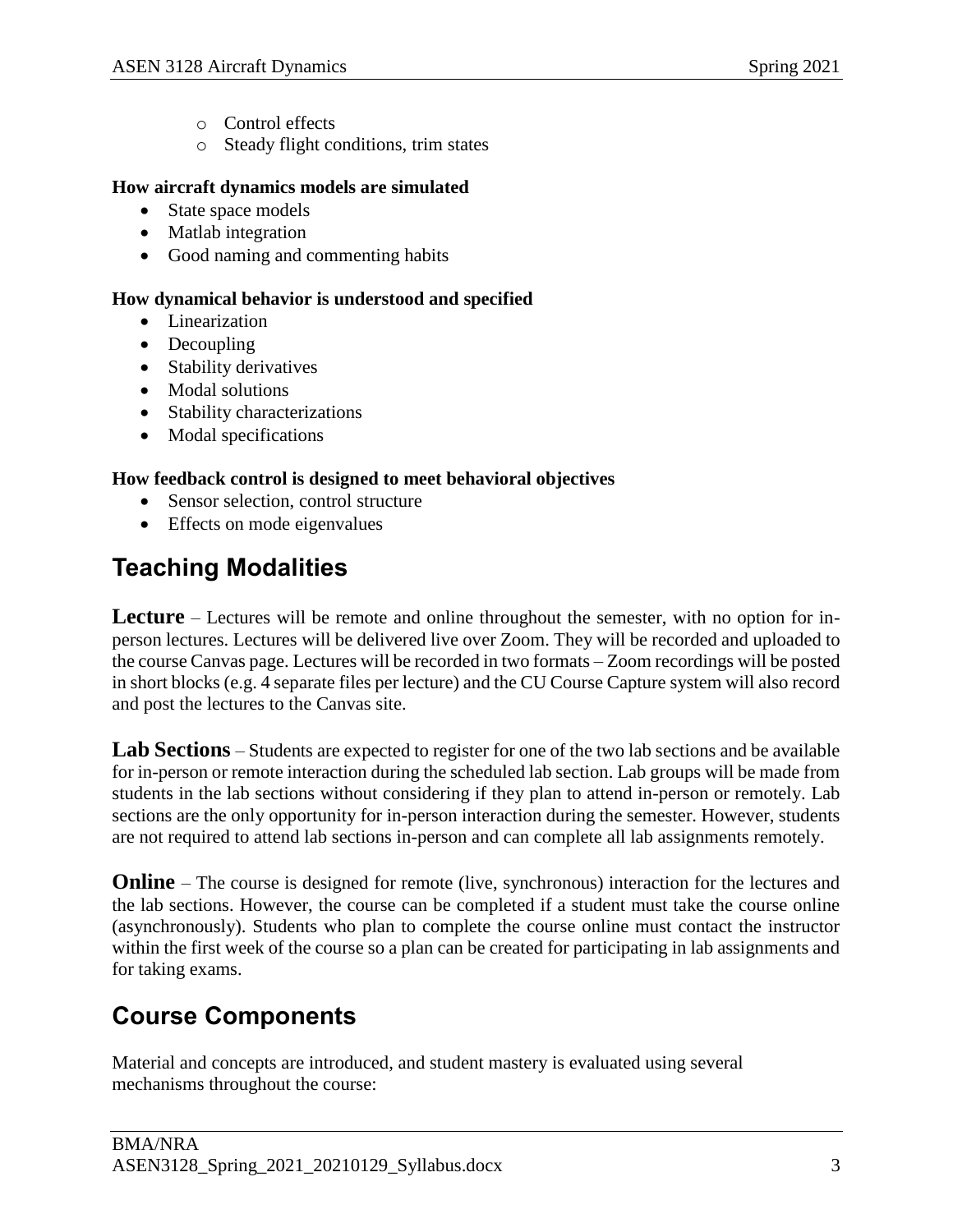**Reading** – The textbook provides the essential basis for the course, including the concepts, terminology, notation, methods, and examples used to convey the course topics. Specific reading assignments will be given covering key sections of the book; some book sections are not covered in the course. Some supplementary material will also be provided. The textbook contains a wealth of information, but the concepts and notation are new to most: some sections need to be read more than once to fully grasp the material.

**Lectures** – These are intended to emphasize key ideas and methods that make the material easier to grasp. They are therefore a counterpart to the reading, not a replacement. The value of lectures is dependent on your participation in them. Passive "watching" will provide little benefit. Active note taking is critical to developing first-hand familiarity with the notation, terminology, and methods, and to gaining comfort in using them. Although lectures will be recorded, this is a poor substitute for your own lecture notes. Questions are encouraged during lectures, and will be prompted often.

**Homework** – Homework problems are assigned every other week, out of sync with the lab assignments. They provide practice in solving problems of varying difficulty and sometimes will also involve computing. Collaboration on homework is allowed (copying is not); however, students are encouraged to use homework as a means to ensure their individual mastery of the subject. In-class group problem solving and labs will allow for considerable collaborative problem solving.

**Reading Quizzes** – These will cover the reading material, lectures, and portions of the lab assignments. Quiz grades will contribute to your individual course grade and are designed to encourage you to come to class and lab prepared. They will consist of true-false and multiplechoice-style questions similar in format to questions that will be on the exams.

**Lab Assignments** – These provide first-hand experience employing the reading and lecture material. They consist of analysis and computation exercises, simulation development, and simulation use to address aircraft stability and control design problems. Assignments will be carried out in small groups. Students are expected to use these assignments and the associated group learning opportunities to strengthen their **individual** mastery of the subject. Dividing the learning on assignments by dividing the work is a recipe for failure on the individual exams in this course.

Proper presentation of engineering work is important throughout the ASEN curriculum, as in professional life thereafter, and students are expected to properly describe what was done and explain results using graphical and written descriptions based on the precise terminology and notation introduced in the course.

A secondary objective of the Assignments is the development of proficiency with numerical simulation, and to develop good programming habits. Simulation is becoming an indispensable tool in engineering, and proficiency is expected of professionals in this field.

**Exams** – These are the primary means of evaluation of your individual grasp of the course material. In-class, written exams will be conducted in week 6 and week 11; the final exam is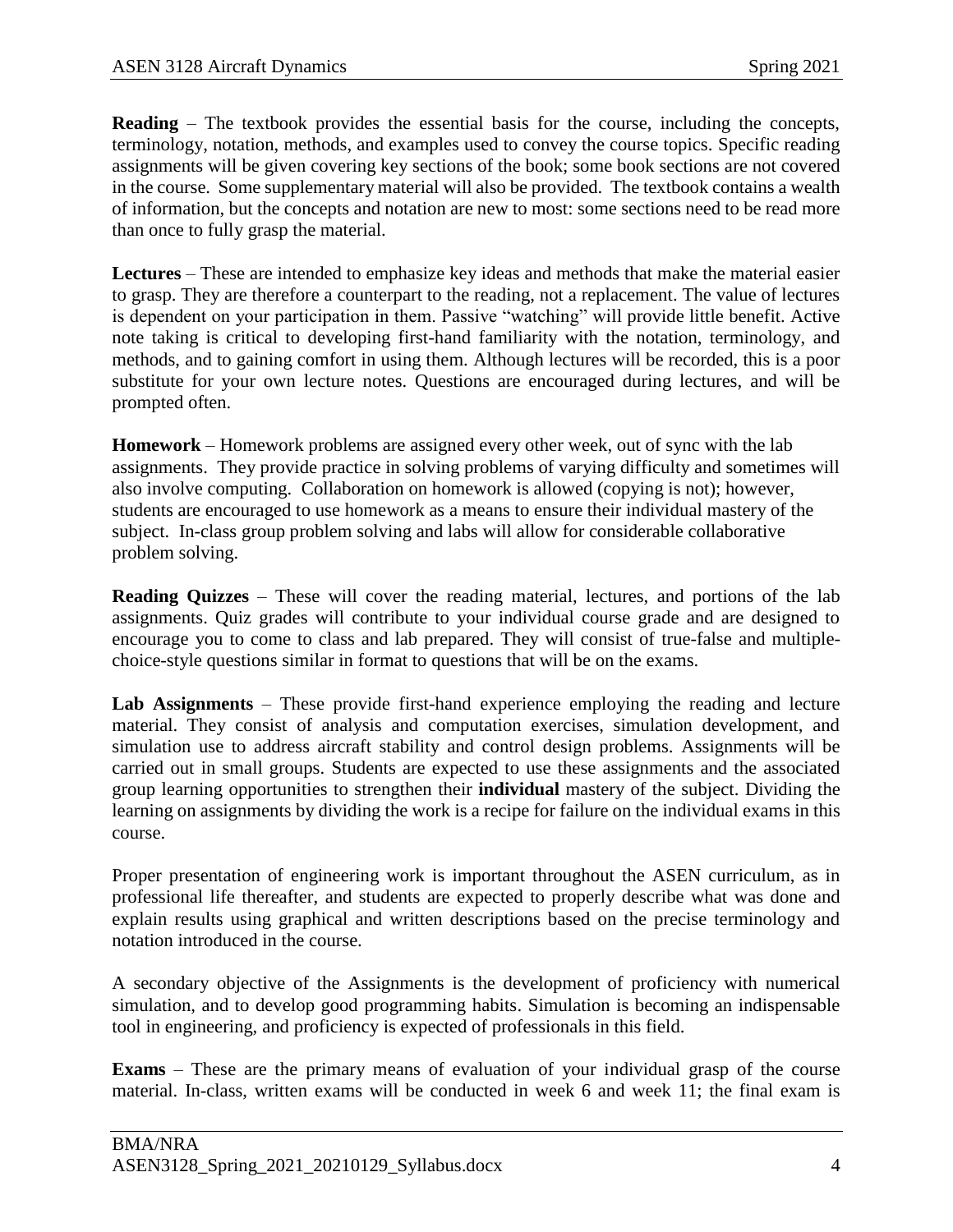Sunday 2 May,  $4:30 - 7:00$  pm. Exams will include both conceptual questions and quantitative problems. Precise use of terminology and notation is stressed. The final exam is comprehensive in that it will contain material from the entire course, but emphasis will be placed on the final quarter of the course material.

## **Logistics**

- 1. Office hours for Instructors and TAs will be held nominally during the arranged "lab" times for the course, in the Co-Pilot Laboratory (AERO N100). This is intended to provide ease-ofaccess to instructor and TA help, primarily during group work on the weekly assignments, but any questions about course material are welcome. To help avoid congestion, students assigned to a lab section have priority for that section. However, instructors and TAs are available to all students during these "lab" times. This mode of "supervised learning" can be quite efficient, particularly if groups are prepared by attempting the assignments ahead of time, and come to the "lab" sessions with questions. The assignments are handed out the week before the intended "lab" time in order to enable this "first-pass" in advance. Additional office hours with instructors and TAs will also be scheduled. Private meetings with instructors or TAs can also be arranged if needed.
- 2. Email questions: Students are able to email the instructor questions throughout the week regarding course material. DO NOT expect an immediate response. Any question received by 2 PM should receive a response by 5PM the same day. Questions received after 2 PM may not receive a response until 5PM the next day. Always include "3128" in the subject of any emails related to the class (enables efficient search).
- 3. Attendance at all lectures and lab sessions is essential. Students who come to class prepared and participate in discussions typically have a more rewarding experience. Attendance at lab sections is equally important. The instructors and TAs will be present and available remotely for all lab sessions, and the individual assistance this affords can be extremely valuable.
- 4. Taking your own notes: Firsthand contact with the notation and diagrams is key to understanding the material in this course, and to conveying your understanding on exams. Lectures will be recorded for repeated viewing, to ensure details are not missed. But there is no substitute for taking your own notes.
- 5. Homework Collaboration is permitted on homework. This means you may discuss the means and methods for solving problems and even compare answers, but you are not free to copy solutions from classmates or from Internet resources. **The work that you turn in must be your own**--copying is not allowed for any assignments. Students who are caught copying homework solutions will be reported for violation of honor code and may incur both academic and non-academic sanctions. Homework is **submitted individually** through Canvas. Please indicate clearly where each problem begins and ends. (You do not need to use a separate sheet for each problem.) Written work must be neat and readable with adequate spacing and margins. Final answers must be indicated with an arrow, underline, or box. Very messy work will be returned to you without being graded and a score of zero recorded.
- 6. Reading Quizzes will be given weekly in an on-line format through Canvas. These will cover the reading material, lectures, and portions of the weekly Assignments. Quiz grades will contribute to your individual course grade. Reading quizzes are administered through Canvas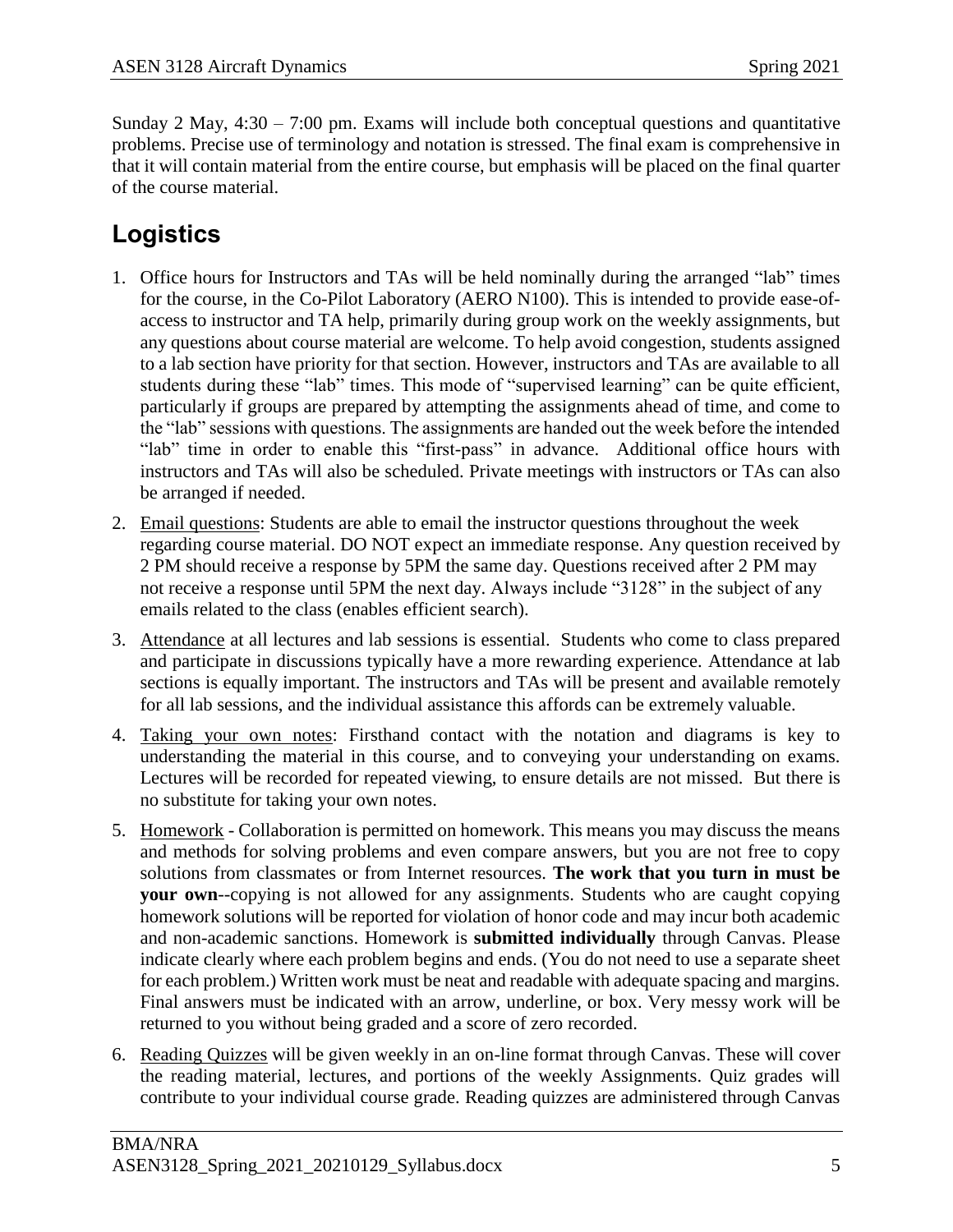every Thursday, except on days where there is an exam. Quizzes will be available to take from Tuesdays at 8:00 PM until 1:15 PM on Thursdays; .

- 7. Examinations & Comprehensive Final Exams will be given during the class periods. The final exam is scheduled according to University policy. Any type of collaboration or copying on an exam, or final constitutes cheating and will result in an F for the course. An honor code violation or accusation report will be filed. **There will be a statute of limitations on when exam grades can be corrected. Any corrections on exam scores must be made before the next exam, or two weeks after the exam was returned, whichever comes second**. The only corrections made after this time period will be for simple addition errors in scoring. Students will be expected to complete both portions during the scheduled course time, with some extra time given to allow for uploading the completed exam.
- 8. Lab Assignments Simulation and design lab exercises are conducted in small teams. A single assignment is submitted for each lab group. Collaborations with other groups, including shared diagrams or extensive discussion of results, must be acknowledged at the end of your assignment. Lab assignments are not formal reports. Specific requirements for what to submit are given with each assignment.
- 9. Deadlines Deadlines must be enforced to ensure fairness and to enable timely grading. Late assignments are subject to a 20% penalty per day. (E.g. 0-24 hours late  $= 1$  day penalty) except under extenuating circumstances. If such a circumstance occurs you are expected to contact the instructor immediately by email, before the due date. No other accommodations will be provided, e.g. a hectic schedule or crashed computer will not be considered. Please plan for these contingencies by including some margin in your schedule. If you know in advance that you will not be on campus for a due date, you may submit your assignment to the instructor any time prior to the due date.

# **Grading**

### **Grading Philosophy**

Assignments and exams are graded to an absolute standard designed to indicate your level of competency in the course material. The final grade indicates your readiness to continue to the next level in the curriculum. The AES faculty have set these standards based on our education, experience, interactions with industry, government laboratories, others in academe, and according to the criteria established by the ABET accreditation board.

The course grade is primarily dependent on **individual** measures of competency, i.e. exams. The other course assignments are designed to enrich the learning experience and to enhance individual performance, not to substitute for sub-standard individual competency. Accordingly, group assignment grades are only incorporated into the final grade when the individual grade is a C or better. **In other words, if your individual average is below a C, the group-based grade fraction will not be averaged into your final grade, which will then be based solely on your exam/quiz scores and notebook grade.** This policy makes it important to use the group assignments to enhance *your own* learning. Although it may seem more efficient to split up the assignment among group members, this is dangerous because the learning is also split up, and this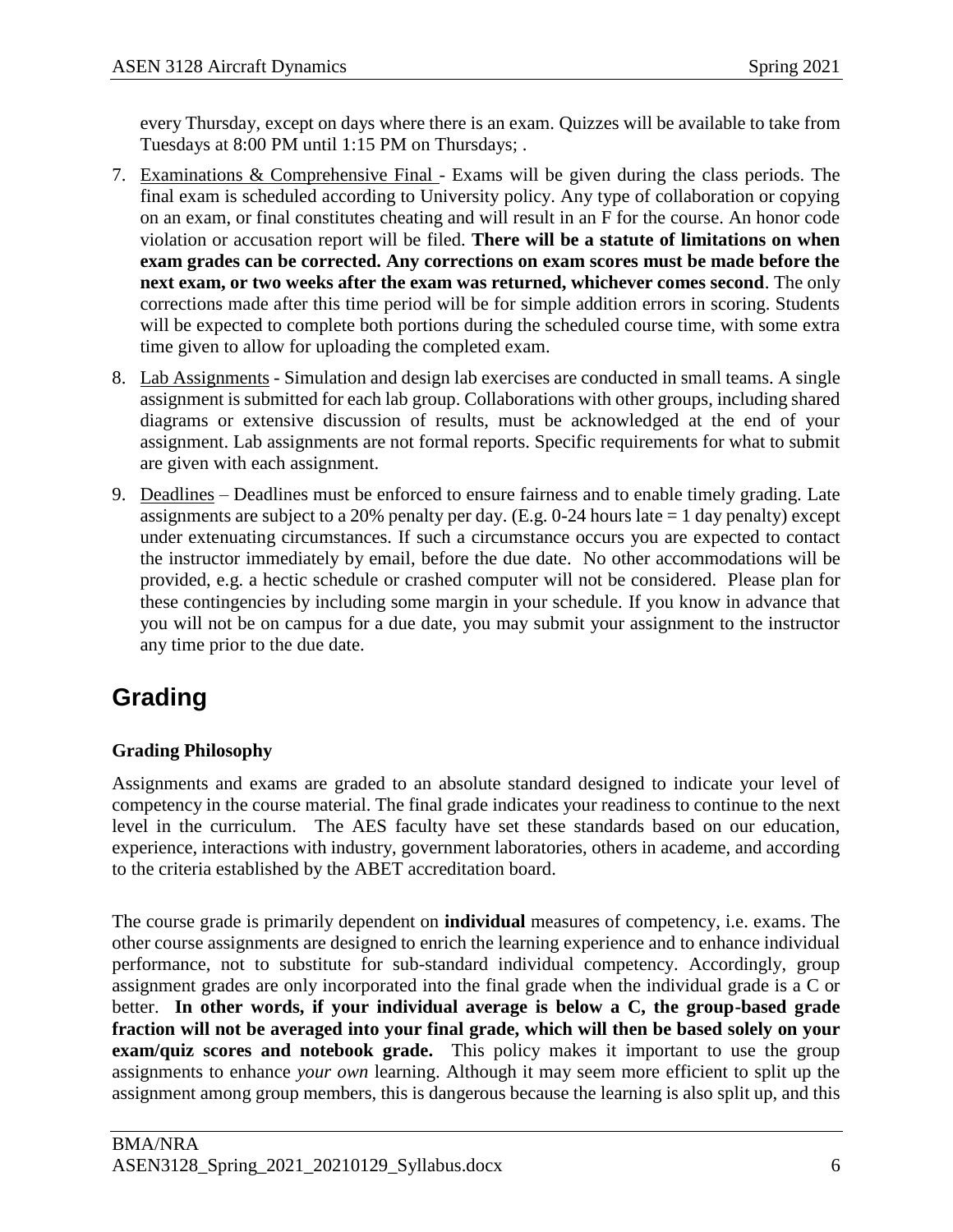often results in poor performance on exams, and significant risk of repeating the course. Recommended practice is to work the assignments first on your own, then use the group interactions and instructor/TA help to answer questions and refine and deepen your understanding.

Grades for the course are set based on the following criteria:

- A, A− Demonstrates mastery of the course material in both conceptual and quantitative aspects.
- B+, B Demonstrates comprehensive understanding of the material, with a solid conceptual grasp of key concepts and strong quantitative work.
- B-, C+ Demonstrates good understanding of most key concepts, with few major quantitative errors.
- C Demonstrates adequate understanding of the material to proceed to the next level; sufficient quantitative work.
- C− Does not demonstrate adequate understanding of the material to proceed to the next level, or makes persistent quantitative errors.
- D Very little understanding is evident, consistently poor quantitative work.
- F Unsatisfactory performance.

#### **Grade Breakdown**

Your final grade is a combination of an individual work (IW) and group work (GW) score.

| <b>Type</b>          | <b>Description</b>            | <b>Percentage</b> |
|----------------------|-------------------------------|-------------------|
| Individual Work (IW) | <b>Reading Quizzes</b>        | 10%               |
|                      | Exams (2 Exams)               | 60% (30% Each)    |
|                      | <b>Final Exam</b>             | 30%               |
| <b>IW</b> Score      | <b>Total Individual Score</b> | 100%              |
|                      |                               |                   |
| Group Work (GW)      | Homework*                     | 30%               |
|                      | Lab Assignments               | 70%               |
| <b>GW</b> Score      | <b>Total Group Score</b>      | 100%              |

#### **Final Course Score**

Your final course score is computed as follows

- If your Individual Work (IW) grade is **below a C**, then your Final Score (FS) is the Individual Work (IW) score. In this case  $FS = IW$ .
- If your Individual Work (IW) grade is **a C or better** then your Final Score is computed as the weighted average of the Individual Work (IW) and Group Work scores (GW). This formula is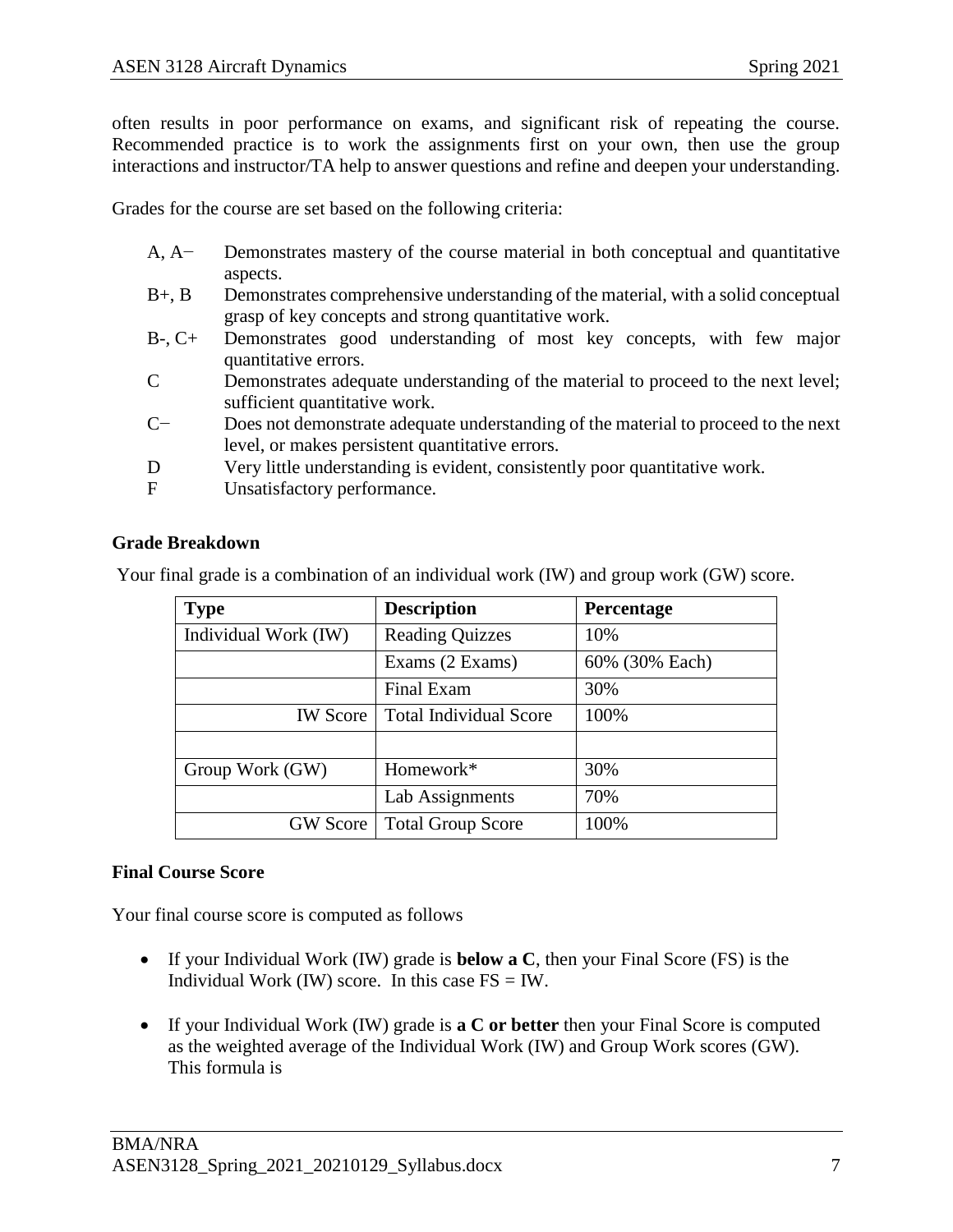$FS = 0.6*IW + 0.4*GW$ ,

subject to the limitation that averaging in your GW score does not reduce your FS. Thus the group work score can only help your final grade, often significantly.

This is then equivalent to an overall breakdown:

| <b>Reading Quizzes</b> | 6%   |
|------------------------|------|
| Homework               | 12%  |
| 2 Exams                | 36%  |
| Lab Assignments        | 28%  |
| Final Exam             | 18%  |
|                        | 100% |

## **Exam Schedule**

Exam 1: Tuesday 26 February, 1:15 – 2:30 pm, Canvas (remote) Exam 2: Tuesday 23 March, 1:15 – 2:30 pm, Canvas (remote) Final Exam: Sunday 2 May, 4:30 – 7:00 pm, Canvas (remote)

## **Homework and Lab Assignment Schedule**

Homework and Lab Assignments will be posted and due on alternating weeks. See the end of this document for the full schedule. Homework must be completed individually. Only one lab assignment is submitted per lab group.

# **Reading Quiz Schedule**

Reading quizzes will be conducted on-line through Canvas. They will be open each week (except when there is an exam) from Wednesdays at 8:00 PM until 1:15 PM on Thursdays. Two attempts are provided for each quiz with the highest score recorded. Reading quiz submissions will not be accepted after the deadline.

## **Honor Code**

All students enrolled in a University of Colorado Boulder course are responsible for knowing and adhering to the Honor Code. Violations of the policy may include: plagiarism, cheating, fabrication, lying, bribery, threat, unauthorized access to academic materials, clicker fraud, submitting the same or similar work in more than one course without permission from all course instructors involved, and aiding academic dishonesty. All incidents of academic misconduct will be reported to the Honor Code [\(honor@colorado.edu\)](mailto:honor@colorado.edu); 303-492-5550). Students found responsible for violating the academic integrity policy will be subject to nonacademic sanctions from the Honor Code as well as academic sanctions from the faculty member. Additional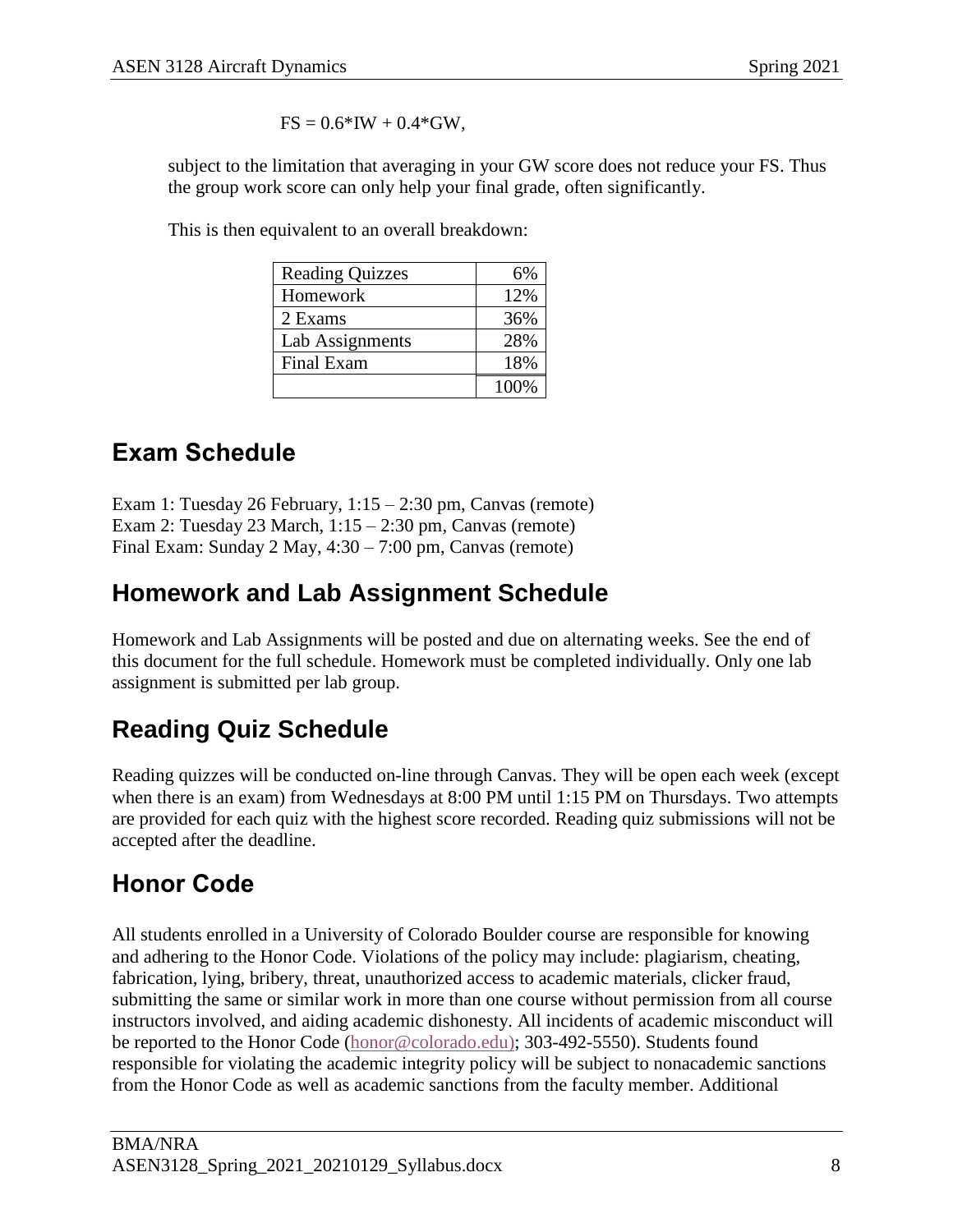information regarding the Honor Code academic integrity policy can be found at the [Honor Code](https://www.colorado.edu/osccr/honor-code)  [Office website.](https://www.colorado.edu/osccr/honor-code)

## **Requirements for COVID-19**

As a matter of public health and safety due to the pandemic, all members of the CU Boulder community and all visitors to campus must follow university, department and building requirements, and public health orders in place to reduce the risk of spreading infectious disease. Required safety measures at CU Boulder relevant to the classroom setting include:

- maintain 6-foot distancing when possible,
- wear a face covering in public indoor spaces and outdoors while on campus consistent with state and county health orders,
- clean local work area,
- practice hand hygiene,
- follow public health orders, and
- if sick and you live off campus, do not come onto campus (unless instructed by a CU Healthcare professional), or if you live on-campus, please alert [CU Boulder Medical](https://www.colorado.edu/healthcenter/coronavirus-updates/symptoms-and-what-do-if-you-feel-sick)  [Services.](https://www.colorado.edu/healthcenter/coronavirus-updates/symptoms-and-what-do-if-you-feel-sick)

Students who fail to adhere to these requirements will be asked to leave class, and students who do not leave class when asked or who refuse to comply with these requirements will be referred to [Student Conduct and Conflict Resolution.](https://www.colorado.edu/sccr/) For more information, see the policies on [COVID-](https://www.colorado.edu/policies/covid-19-health-and-safety-policy)[19 Health and Safety](https://www.colorado.edu/policies/covid-19-health-and-safety-policy) and [classroom behavior](http://www.colorado.edu/policies/student-classroom-and-course-related-behavior) and the [Student Code of Conduct.](http://www.colorado.edu/osccr/) If you require accommodation because a disability prevents you from fulfilling these safety measures, please see the "Accommodation for Disabilities" statement on this syllabus.

All students who are new to campus must complete the [COVID-19 Student Health and](https://www.colorado.edu/protect-our-herd/how#anchor1)  [Expectations Course.](https://www.colorado.edu/protect-our-herd/how#anchor1) Before coming to campus each day, all students are required to complete the [Buff Pass.](https://pass.colorado.edu/login) *In this class, you may be reminded of the responsibility to complete the Buff Pass and given time during class to complete it.*

Students who have tested positive for COVID-19, have symptoms of COVID-19, or have had close contact with someone who has tested positive for or had symptoms of COVID-19 must stay home. In this class, if you are sick or quarantined, and complete the Health [Questionnaire](https://www.colorado.edu/protect-our-herd/daily-health-form)  [and Illness Reporting Form](https://www.colorado.edu/protect-our-herd/daily-health-form) remotely. In this class, if you are sick or quarantined, email the instructor if you are unable to participate in class activities remotely or online. Because of FERPA student privacy laws, students are not required to state the nature of their illness when alerting the instructor that they cannot participate.

## **General University Policies**

#### **Classroom Behavior**

Both students and faculty are responsible for maintaining an appropriate learning environment in all instructional settings, whether in person, remote or online. Those who fail to adhere to such behavioral standards may be subject to discipline. Professional courtesy and sensitivity are especially important with respect to individuals and topics dealing with race, color, national origin, sex, pregnancy, age, disability, creed, religion, sexual orientation, gender identity, gender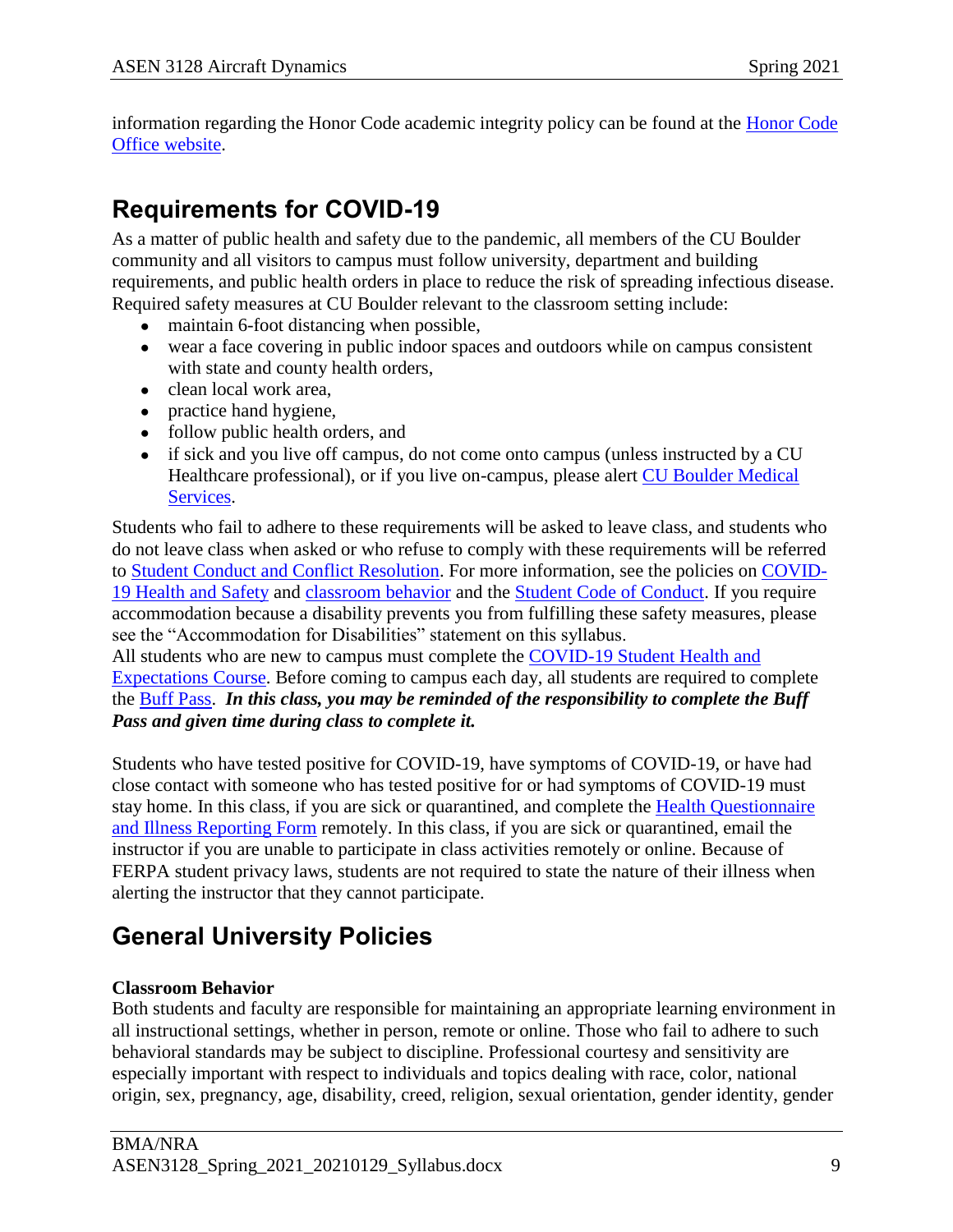expression, veteran status, political affiliation or political philosophy. For more information, see the policies on [classroom behavior](http://www.colorado.edu/policies/student-classroom-and-course-related-behavior) and the [Student Code of Conduct.](https://www.colorado.edu/sccr/sites/default/files/attached-files/2020-2021_student_code_of_conduct_0.pdf)

#### **Accommodation for Disabilities**

If you qualify for accommodations because of a disability, please submit your accommodation letter from Disability Services to your faculty member in a timely manner so that your needs can be addressed. Disability Services determines accommodations based on documented disabilities in the academic environment. Information on requesting accommodations is located on the [Disability Services website.](https://www.colorado.edu/disabilityservices/) Contact Disability Services at 303-492-8671 or [dsinfo@colorado.edu](mailto:dsinfo@colorado.edu) for further assistance. If you have a temporary medical condition, see [Temporary Medical Conditions](http://www.colorado.edu/disabilityservices/students/temporary-medical-conditions) on the Disability Services website.

#### **Preferred Student Names and Pronouns**

CU Boulder recognizes that students' legal information doesn't always align with how they identify. Students may update their preferred names and pronouns via the student portal; those preferred names and pronouns are listed on instructors' class rosters. In the absence of such updates, the name that appears on the class roster is the student's legal name.

#### **Sexual Misconduct, Discrimination, Harassment and/or Related Retaliation**

The University of Colorado Boulder (CU Boulder) is committed to fostering an inclusive and welcoming learning, working, and living environment. CU Boulder will not tolerate acts of sexual misconduct (harassment, exploitation, and assault), intimate partner violence (dating or domestic violence), stalking, or protected-class discrimination or harassment by members of our community. Individuals who believe they have been subject to misconduct or retaliatory actions for reporting a concern should contact the Office of Institutional Equity and Compliance (OIEC) at 303-492-2127 or [cureport@colorado.edu.](mailto:cureport@colorado.edu) Information about the OIEC, university policies, [anonymous reporting,](https://cuboulder.qualtrics.com/jfe/form/SV_0PnqVK4kkIJIZnf) and the campus resources can be found on the [OIEC website.](http://www.colorado.edu/institutionalequity/) Please know that faculty and graduate instructors have a responsibility to inform OIEC when made aware of incidents of sexual misconduct, dating and domestic violence, stalking, discrimination, harassment and/or related retaliation, to ensure that individuals impacted receive information about options for reporting and support resources.

#### **Religious Holidays**

Campus policy regarding religious observances requires that faculty make every effort to deal reasonably and fairly with all students who, because of religious obligations, have conflicts with scheduled exams, assignments or required attendance. In this class, you must let the instructors know of any such conflicts within the first two weeks of the semester so that we can work with you to make reasonable arrangements. See the [campus policy regarding religious observances](http://www.colorado.edu/policies/observance-religious-holidays-and-absences-classes-andor-exams) for full details.